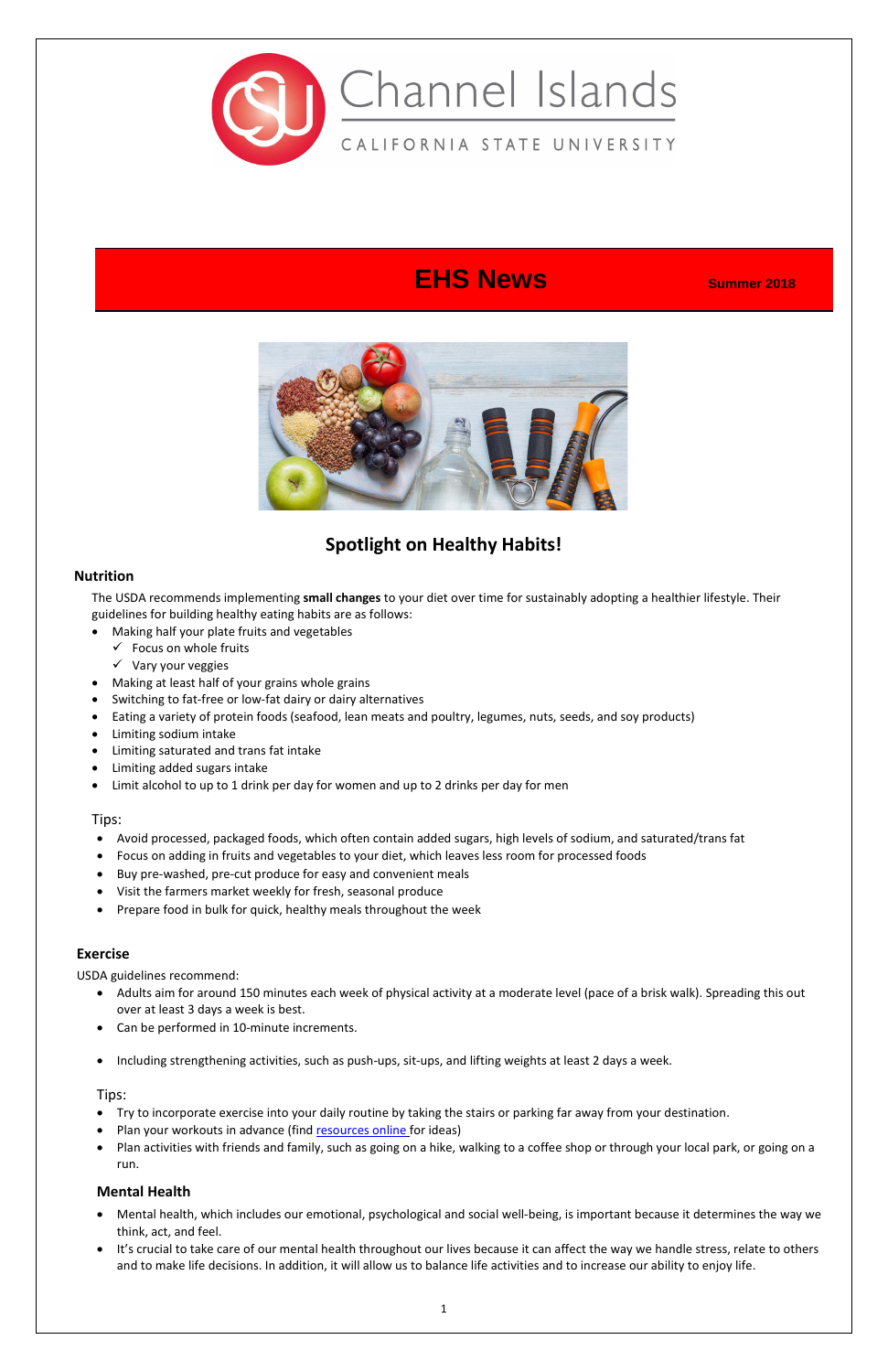#### Signs:

- Eating/sleeping too much or too little
- Pulling away from people and usual activities
- Low or no energy
- Feeling like nothing matters
- Feeling helpless
- Experiencing severe mood swings that cause problems in relationships
- Inability to perform daily tasks like getting to work

Tips:

- Getting professional help if needed
- Taking care of your body
- Surround yourself with good people
- Getting physically active
- Learning how to deal with stress
- Getting enough sleep

*Reference: USDA ChooseMyPlate, Mental Health.gov*



\_\_\_\_\_\_\_\_\_\_\_\_\_\_\_\_\_\_\_\_\_\_\_\_\_\_\_\_\_\_\_\_\_\_\_\_\_\_\_\_\_\_\_\_\_\_\_\_\_\_\_\_\_\_\_\_\_\_\_\_\_\_\_\_\_\_\_\_\_\_\_\_\_\_\_\_\_\_\_\_\_\_\_\_\_\_\_\_\_\_\_\_\_\_\_\_\_\_\_\_\_\_\_\_\_\_\_\_\_\_\_\_\_\_\_\_\_\_\_\_\_\_\_\_\_\_

## **STRESS RELIEVING WORKOUTS**

What do work deadlines, sitting in traffic, paying your bills, grocery lines, raising your kids and battling the bulge have in common? While there are may be many suitable answers, one of the top common denominators is: **Stress**!

In the United States, seven out of ten adults report feeling some type of stress daily. Although people have different stressors, it is something that, once it starts to affect us, is often hard to stop. What sets one person off may vary from individual to individual. Some people get stressed out over the littlest things, while others have a much higher breaking point. Regardless, stress can take a physical and mental toll on your overall health if it is not addressed.

The key to stress management is finding a way to relieve your stress so you can cope with any situation that unfolds. Luckily, there are many proven strategies to help someone handle and decrease stress. Fortunately, exercise falls among the many tools that can help you to get a handle on the stress in your life.

**Aerobic Exercise** - Participating in aerobic activities such as running, spinning, cardio or dance also offer the benefit of an increased heart rate. When your heart rate goes up, your body will release an increased amount of endorphins, which are natural opiates that allow you to "feel good". These activities help you to feel better both physically and mentally. HIIT workouts may be a good way to keep the workout quick and maximally effective for healthy, weight management, and time efficiency.

**Yoga** - This type of exercise is considered a mind-body exercise, which in itself can strengthen your bodies internal response to stress. Yoga often involves various poses with deep breathing, which allows you to learn to relax while strengthening your body and improving your posture.

**Martial Arts** - For many people martial arts is the perfect way to get in shape, release energy and let off tension. Learning the techniques is helpful in keeping your mind occupied and away from stressors. The many forms of martial arts allow you to learn selfdiscipline and self-defense while keeping you in shape.

**Kickboxing** - For many people under stress, there is a strong feeling of tension and anger. Taking up kickboxing is a great way to reduce your stress through a series of punching and kicking movements. Improving your balance, burning calories, and becoming more flexible are among the many benefits of this form of exercise.

**Pilates** - Despite the fact that Pilates is an anaerobic exercise, it is also a stress relieving exercise to consider learning. Pilates focuses on mat exercises with a series of controlled movements. This workout was created to improve strength, endurance and flexibility.

*Reference: FitnessBlender.com*

\_\_\_\_\_\_\_\_\_\_\_\_\_\_\_\_\_\_\_\_\_\_\_\_\_\_\_\_\_\_\_\_\_\_\_\_\_\_\_\_\_\_\_\_\_\_\_\_\_\_\_\_\_\_\_\_\_\_\_\_\_\_\_\_\_\_\_\_\_\_\_\_\_\_\_\_\_\_\_\_\_\_\_\_\_\_\_\_\_\_\_\_\_\_\_\_\_\_\_\_\_\_\_\_\_\_\_\_\_\_\_\_\_\_\_